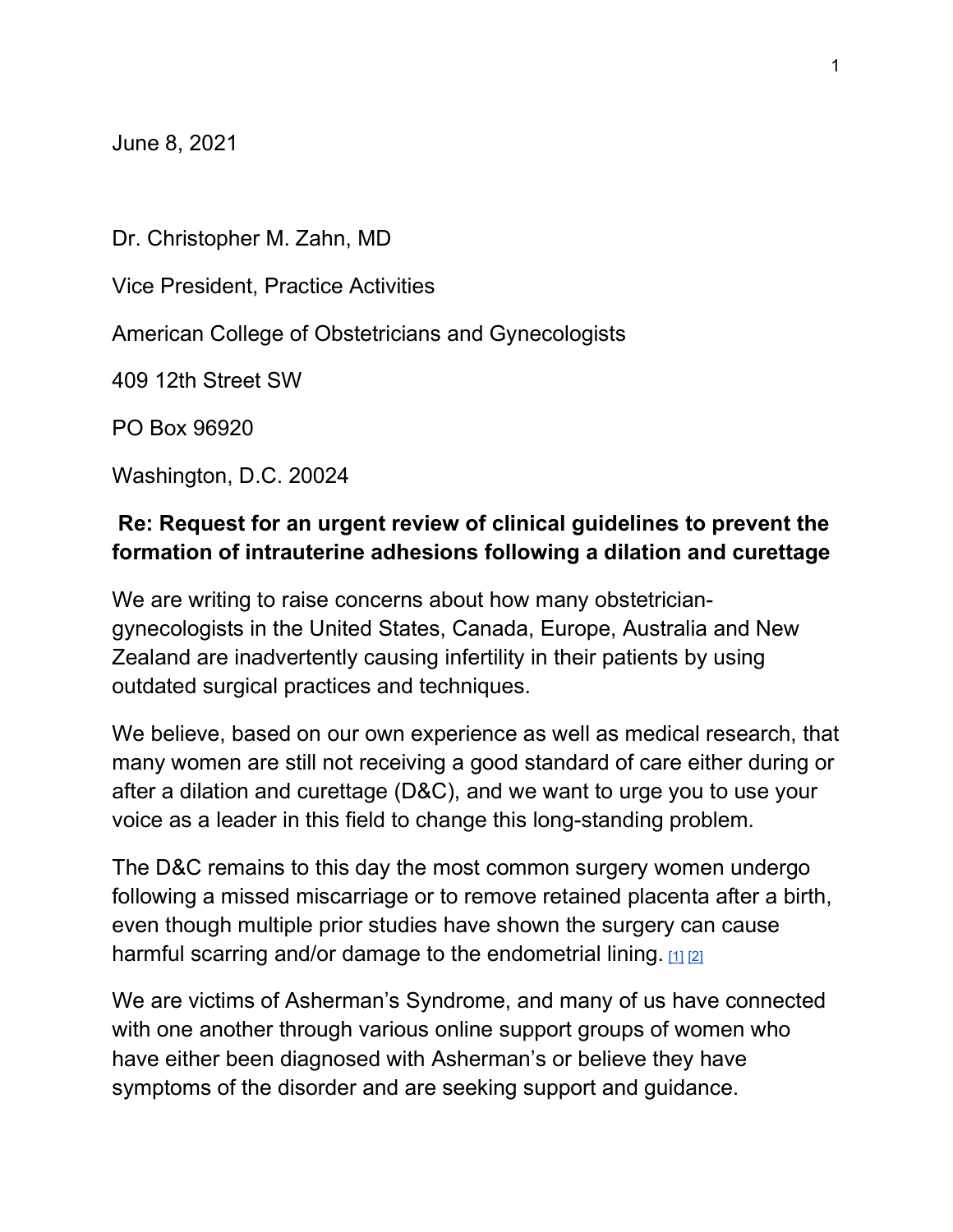Asherman's Syndrome is the formation of scars known as "adhesions" inside the uterus and/or cervix. Most known cases are caused by a surgical trauma to the uterus following surgery.

Symptoms can include light or missed menstrual periods, and cyclical menstrual pain, though not all women with the disorder experience these symptoms. Many women with Asherman's Syndrome cannot conceive, and those of us who do often miscarry.

The emotional toll of developing this disorder, and the often long and fraught journey to get it diagnosed and treated, is physically and emotionally devastating for women, particularly when it comes on the heels of a miscarriage.

A recently published study found that doctors should automatically consider Asherman's Syndrome as a possible diagnosis "in any woman with a history of miscarriage or postpartum curettage who then fails to conceive again," **[3]** yet many women find it challenging to get properly diagnosed and treated in a timely manner.

About 90 percent of all Asherman's Syndrome cases stem from a pregnancy-related D&C,  $\frac{41}{4}$  though IUDs or other types of uterine surgeries such as a myomectomy can also cause the condition.  $[5]$ 

We want to urge ACOG's gynecologic clinical review committee to promptly review its recommendations and update them so they are more aligned with the current research on how doctors can better prevent, detect, treat and manage Asherman's Syndrome.

While we appreciate that your November 2018 bulletin addresses the risks of developing intrauterine adhesions following pregnancy loss and cautions doctors to avoid using sharp curettage in a first trimester D&C surgery, your guidelines also incorrectly characterize Asherman's Syndrome as a rare disorder and fall far short of the best practices that our nation's top Asherman's experts are using and teaching to their surgical residents.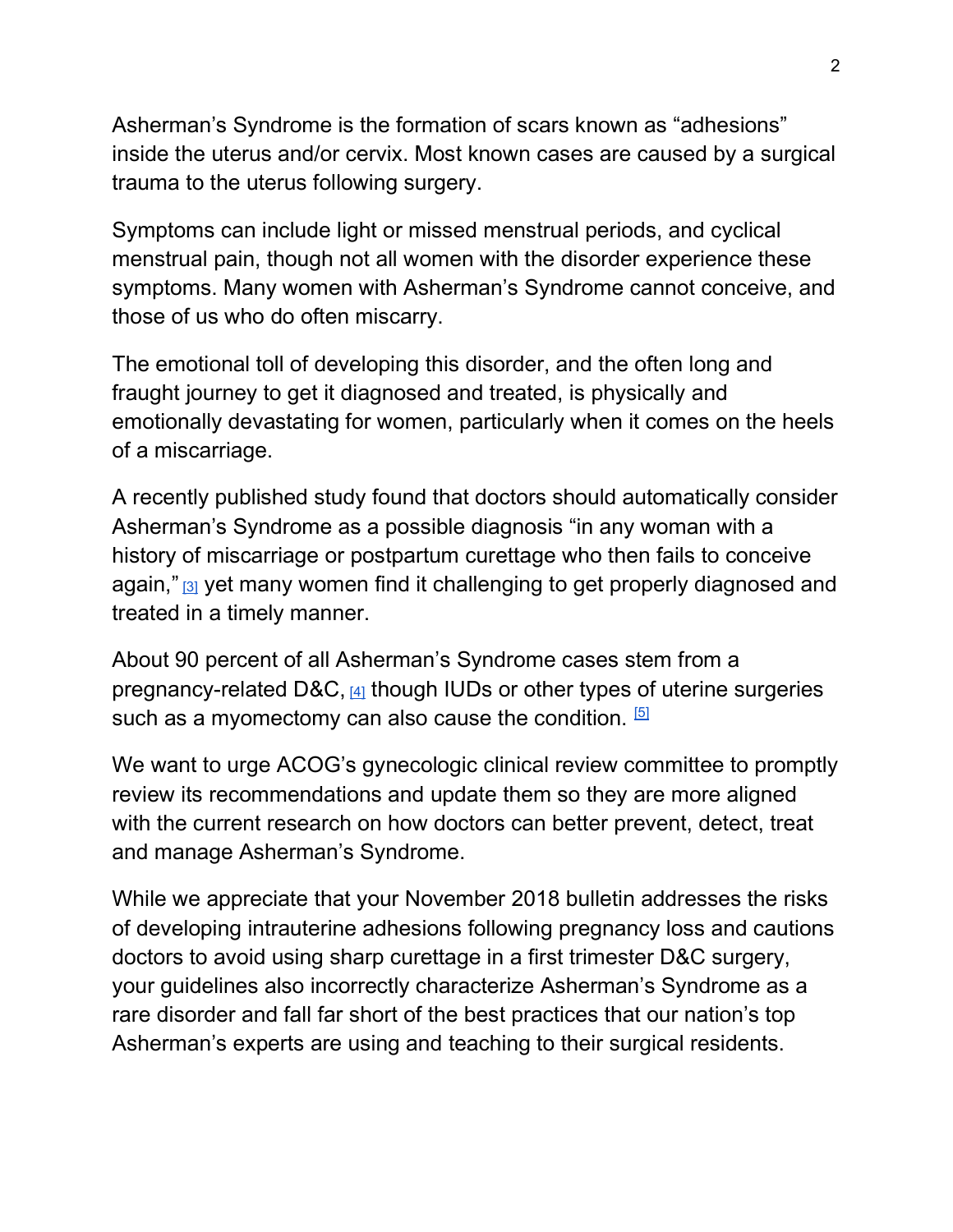Contrary to claims by your organization, Asherman's Syndrome is not a rare disorder, and the risks of developing it after a pregnancy-related D&C have been well-established dating back many decades. **6** More diagnoses of Asherman's Syndrome are expected to increase as doctors perform better due diligence and conduct proper diagnostic followup testing with their patients after surgery to remove the products of conception or a retained placenta.

Research suggests that women who have a curettage performed after delivery to remove a retained placenta, or who have had repeat curettages due to a missed miscarriage can face up to a 40 percent risk of developing intrauterine adhesions,  $\mathbb{Z}$  while some studies have documented that up to nearly 31 percent of women who received a curettage after a missed miscarriage developed amenorrhea.<sup>[8]</sup>

Despite the devastating toll that Asherman's Syndrome has on a woman's fertility and prospects for future pregnancies, many OB-GYNs routinely fail to even mention the disorder to patients prior to undergoing uterine surgery, nor do they discuss other options that can minimize the risks of scarring, whether it be by avoiding surgery altogether with the use of Misoprostol, or alternative surgeries such as hysteroscopic resection to help prevent damage to the uterine lining.

 After they perform a D&C, many OB-GYNs also rarely take any steps to check for scarring, and many women report that they have trouble convincing their doctors to check for Asherman's Syndrome after they develop symptoms such as missed periods, trouble conceiving and cyclical abdominal cramping.

The gold standard for diagnosing Asherman's Syndrome is the hysteroscopy, which provides for much better visualization into the uterine cavity. With great technological advancements, it is now growing increasingly clear that the use of hysteroscopic resection is a preferred method to dilation and curettage in many cases where surgery is necessary and medical management is ineffective.<sup>[9] [10]</sup> [11]  $_{[12]}$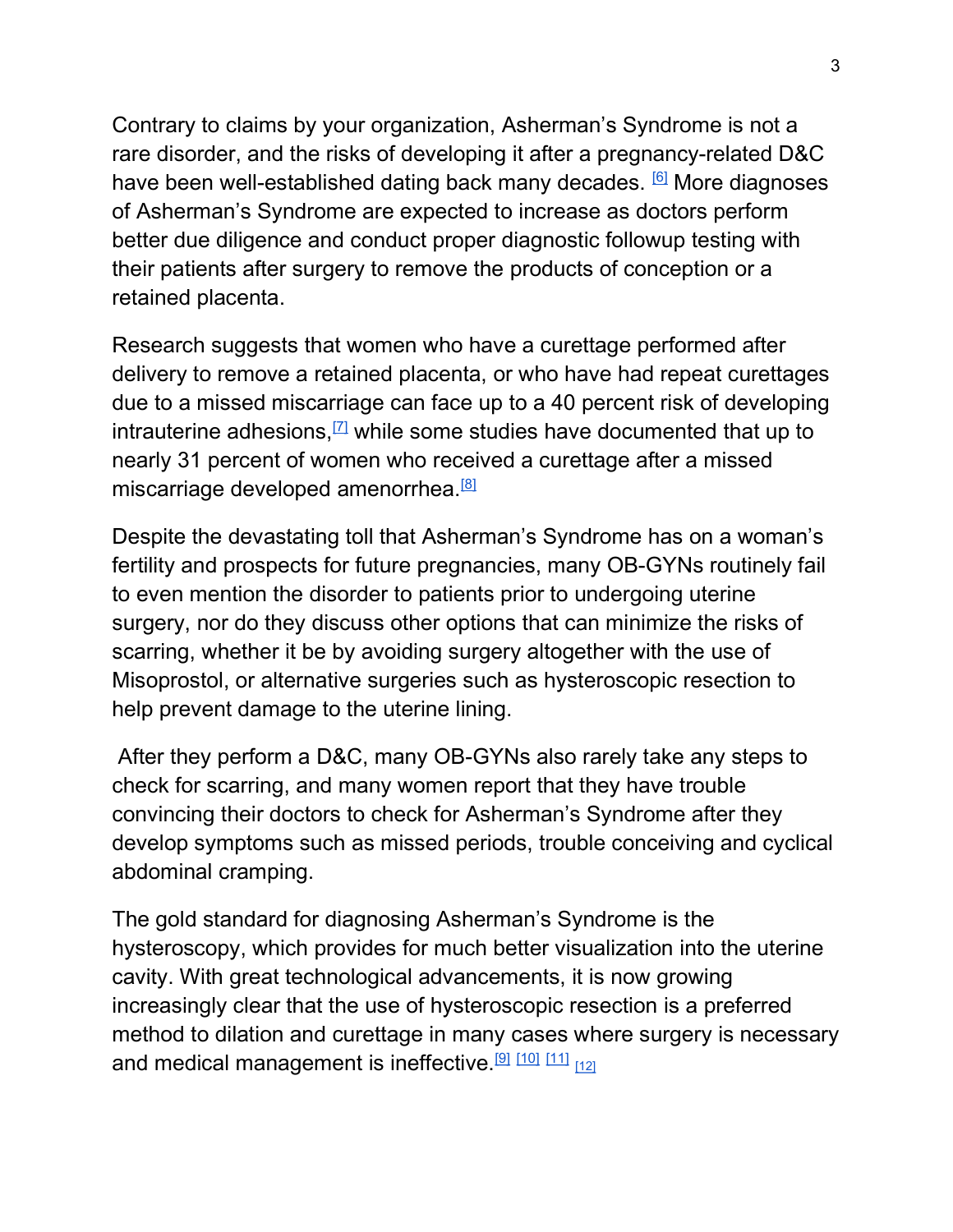Yet despite this knowledge, the D&C remains the most common surgery available and is often still performed blindly without even the basic use of guided ultrasound. Further, doctors often fail to discuss the risks of developing Asherman's Syndrome ahead of any intrauterine surgery, when it should be a part of the informed consent conversation that doctors have with their patients.<sup>[13]</sup>

More than 10 years ago now, the practice committee of the American Association of Gynecologic Laparoscopists (AAGL) issued guidance that is much more aligned with the consensus among Asherman's Syndrome experts, saying it had determined "there is no evidence to support the use of blind dilation and curettage."<sup>[14]</sup> Yet to date, your own organization has not issued any similar guidance and does not directly address ways to prevent intrauterine scarring in any of its practice committee reports, even though most OB-GYNs across the United States look to you for leadership.

To help better illustrate the devastating toll that Asherman's Syndrome has had on us, we are sharing below with you a few examples of our own personal stories, and the pain we had to endure, from the time we developed this silent syndrome, to the process we went through to get it diagnosed and treated.

"I became pregnant for the first time in July 2020, and I was looking forward to being a mother. I was devastated when in September I discovered that my daughter's heart had stopped beating at 10 weeks. When my period never returned after my D&C, the OB-GYN who performed my surgery downplayed my symptoms of Asherman's and suggested stress was to blame. I later discovered she had done my D&C blindly. I had to fight, and do my own research to find a specialist who would listen to my concerns. It took more than 7 months to get diagnosed and treated before I could even try to conceive again. Since this experience, I have decided I cannot stand by and let this happen to other women. I need to fight for change so no one else must endure this pain." –S.N.L., Washington, D.C.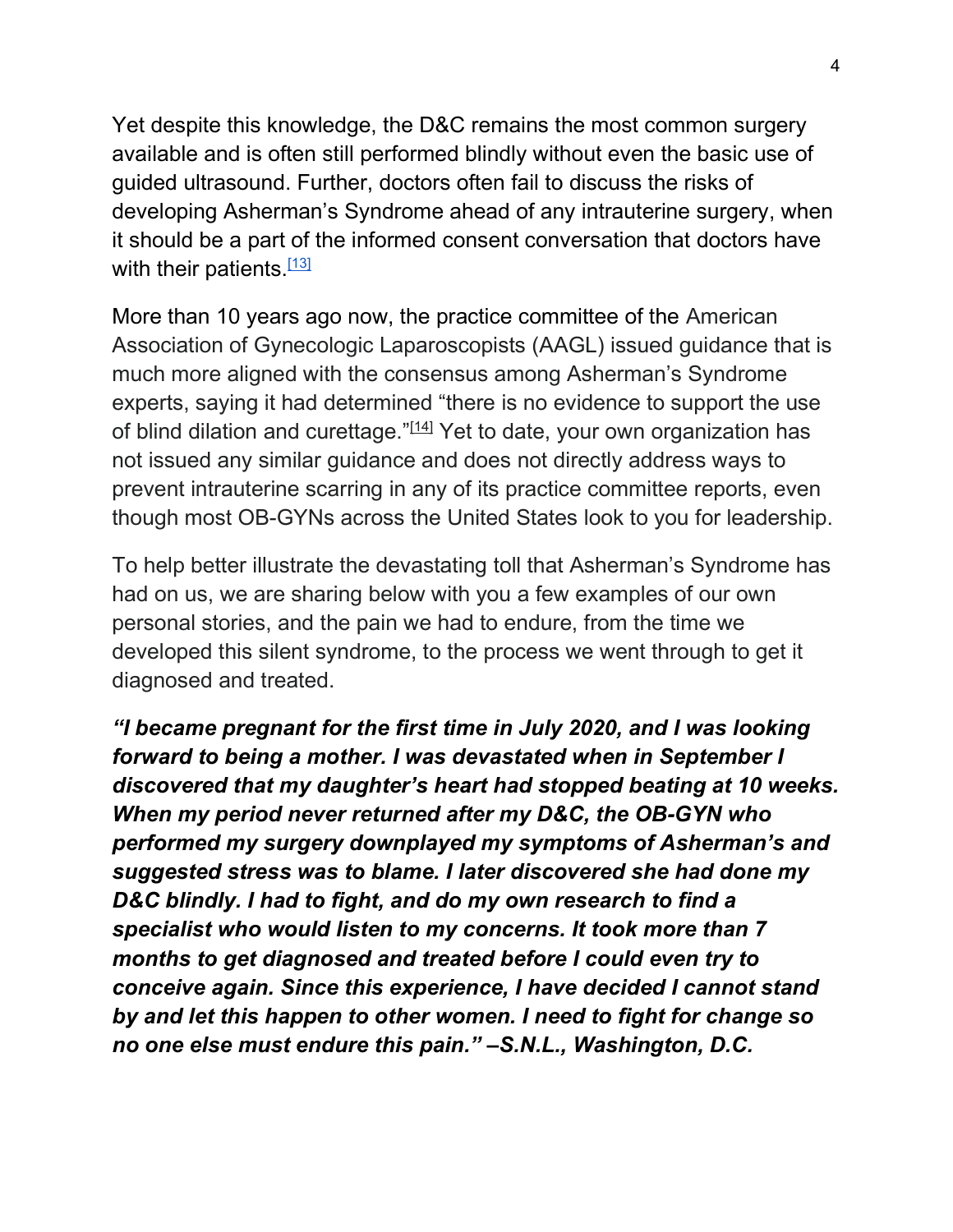"My struggle with Asherman's Syndrome started when my obstetrician left a piece of placenta inside my uterus during a blind D&C after a missed miscarriage. Two and a half months later, I learned that more than 50% of my uterus was scarred and my reproductive endocrinologist told me I would potentially need a gestational carrier for any future pregnancies. I've been through a year of struggles with the sequelae of Asherman's Syndrome, and although my uterus is now clear of scarring, I have had difficulty attaining a lining suitable for an embryo transfer. Asherman's has wrecked me emotionally, physically, and financially, and it could have all been prevented, had the best practices been to utilize ultrasound during D&Cs to minimize the risk of retained tissue. It could have further been prevented by my obstetrician doing serial HCG draws to ensure my level dropped to zero, but this is also not considered a best practice. We MUST change this to save women from this devastating condition." – S.E.B., Austin, Texas.

"I was blessed to become a mother in 2017. What I was never prepared for was the aftermath: multiple hemorrhages due to retained products of conception. My OBGYN followed the standard of care for treatment - blind D&Cs - in my case, two within six weeks of giving birth. These procedures probably saved my life, but it wasn't until 14 months later, I learned that the D&Cs had also left me with severe Asherman's Syndrome. I have since gone through 7 hysteroscopies to restore my uterine cavity in the hopes of being able to carry another child to term, as well as two miscarriages. It shouldn't be this hard."- T.D., Washington, D.C.

"After my silent miscarriage in August 2019, I was advised a D&C was the best option. I wish I had known the devastation, grief, pain, and financial burden this procedure would cause me. There was no explanation that the D&C would be done blindly, without ultrasound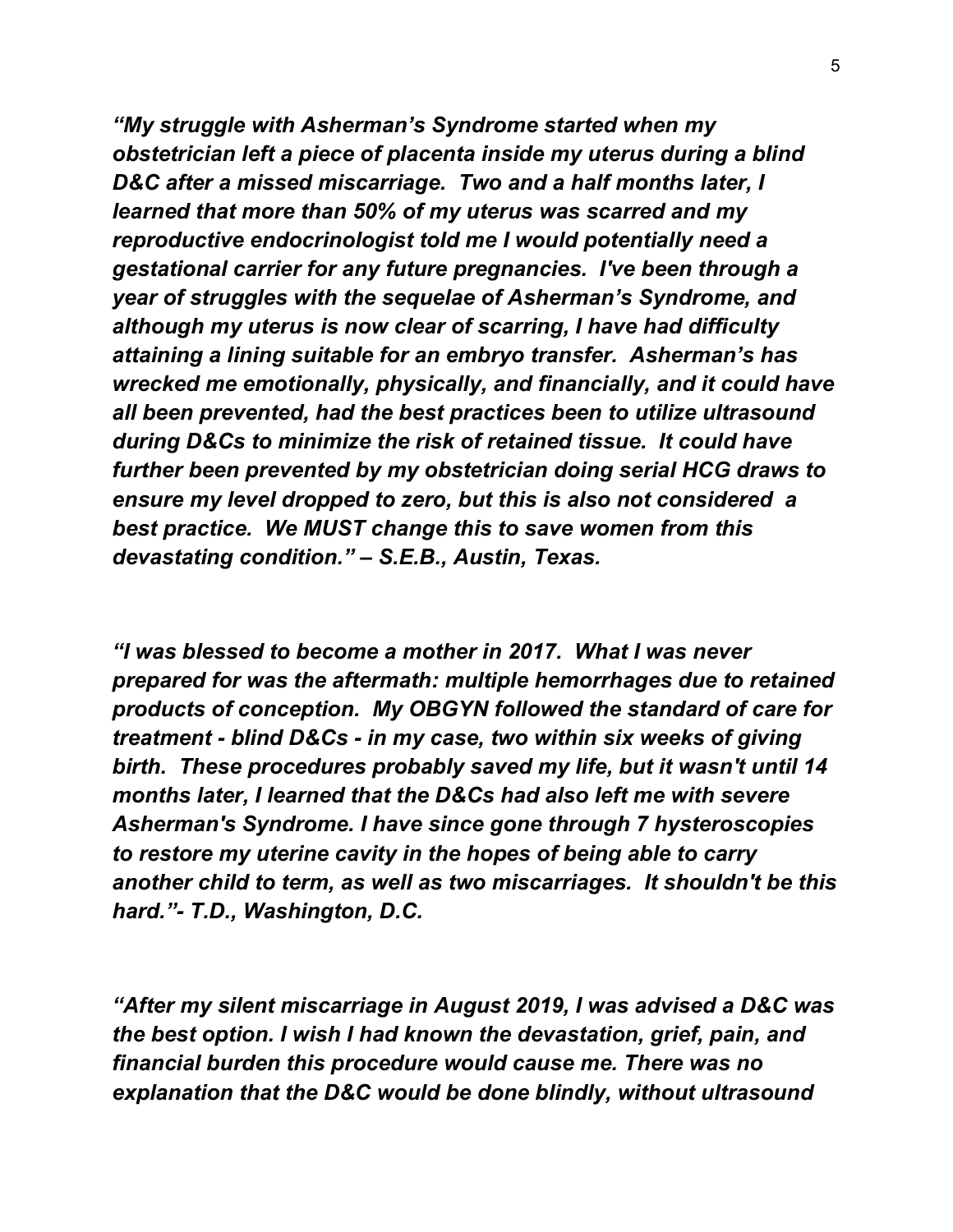guidance. I was not given a choice. After almost a year of pain and amenorrhea my OBGYN still insisted I could not have Asherman's Syndrome. By the time I finally saw an Asherman's specialist, and was diagnosed, my uterus was 70% scarred shut. It took four surgeries over six months to clear. Almost two years later, I am still battling regrowth. My dream of becoming a mother is starting to feel impossible, all due to a blind D&C. Please stop this practice immediately and save another person from this horrible fate." – M.R., Oakley, Ca.

"I had an emergency D&C along with two postpartum hemorrhages, and no one ever mentioned potential complications - especially with continued breastfeeding. I complained of pain and the lack of a period years before I finally switched doctors and got someone to order a saline infusion sonohysterography for me. We shouldn't have to work this hard to get a diagnosis and there should be much better patient education all around." – K.B., New York, NY

"I was single and 38 and looking to start my family, so I tried to get pregnant with IUI. During an ultrasound after one of several attempts, my doctor noticed what appeared to be a fibroid. My OBGYN later removed it with a procedure called Myosure. Information online about this procedure does not mention any risk of scarring, and my doctor was unaware I actually had not one, but two "kissing" fibroids that were very close together. My doctor lacked the proper education, and did not take precautions to prevent the development of Asherman's Syndrome during my surgery. I was never checked for scarring afterwards, and I was cleared to try IUI again. I became pregnant with twins, but one vanished and I miscarried the other at 8 weeks. From then on, doctors claimed there was no problem with my uterus because I had still managed to get pregnant. They blamed my pregnancy losses on my age, even though every month I told them I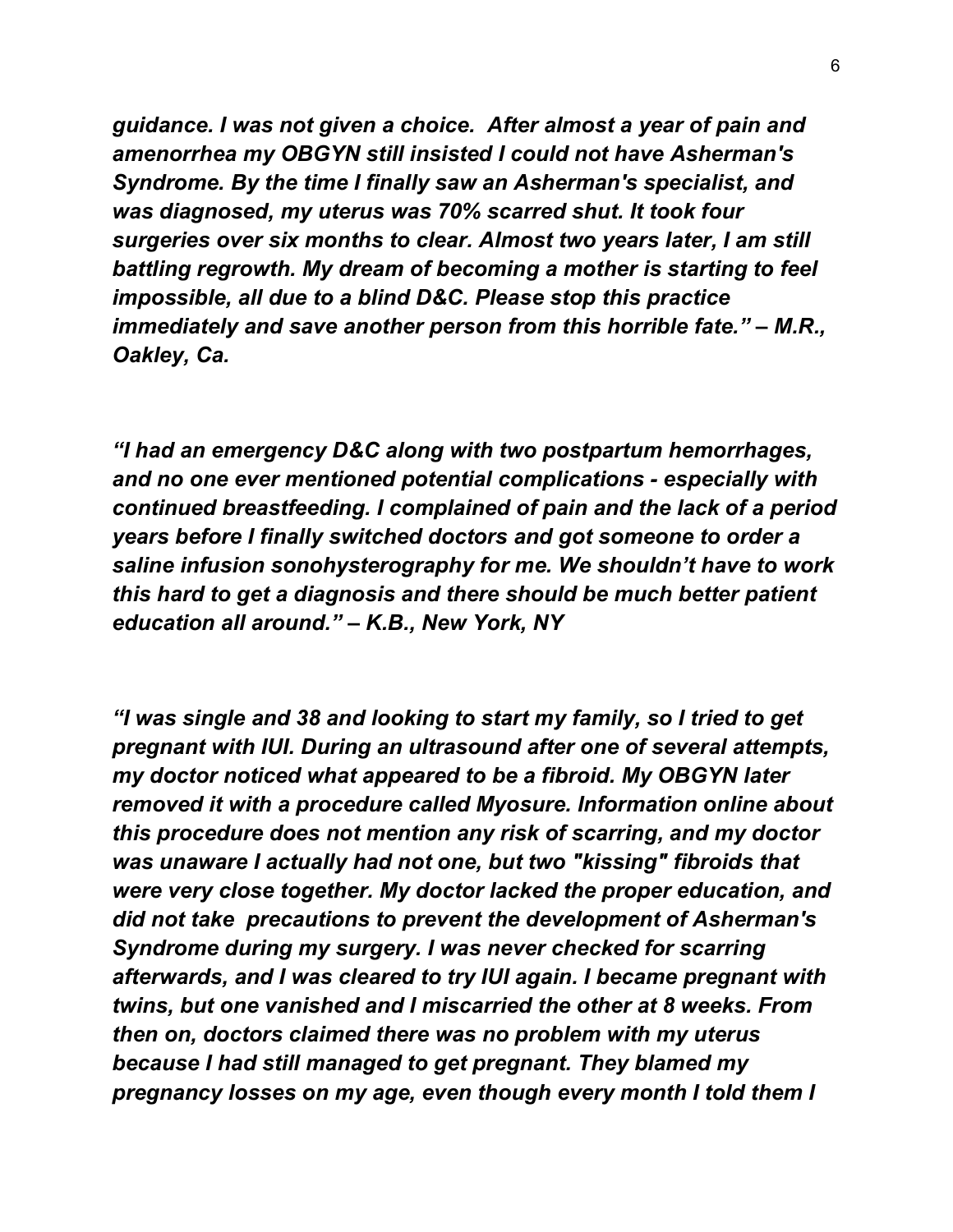barely had a period. They let me proceed with four more failed IUI attempts and multiple failed IVF transfers. It was not until I found an Asherman's Syndrome expert that I finally learned my former doctor did not have the education or information necessary to remove kissing fibroids without causing scarring. Sadly, however, the new doctor was unable to remove my scarring. I am one of the 5% or so that cannot be fixed at all. I have since adopted the most amazing little boy, so I did get my family, but not the way I had originally planned." -D.K., Los Angeles, California

"After the birth of my daughter in 2018, I had some retained placenta with accreta, which I was told would require a D&C to properly remove. I was not informed by the obstetrician of the risks of adhesions or infertility, nor did my follow up care inquire as to the nature of how things healed; only that the bleeding should taper naturally, which it did. After trying to conceive for a year, I waited another 3 months to be referred and seen by an outstanding Reproductive Endocrinologist, who diagnosed my Asherman's syndrome after a very traumatic Hysterosalpingogram that lasted about an hour because we had so much difficulty trying to get fluid into the uterus. I endured three laparoscopic abdominal surgeries with amnion grafts and balloon stents to clear the over 90% scarred uterus and tubes in an attempt to have a healthy reproductive system. I am currently pregnant, but now my pregnancy is incredibly high risk and has been, in and of itself, extremely traumatic, as I've thought I was miscarrying at least 4 times due to the amount of bleeding that is more common among women with Ashermen's. My story is one of the few with a happier ending, and I still feel incredibly resentful about the poor standard of care surrounding my procedure and follow-up care from my D&C. I was told that a D&C was totally unavoidable with the placenta accreta, but if my follow-up care included the option of a diagnostic hysteroscopy, I could have caught my adhesions in their early stages and prevented further scarring or have been referred to a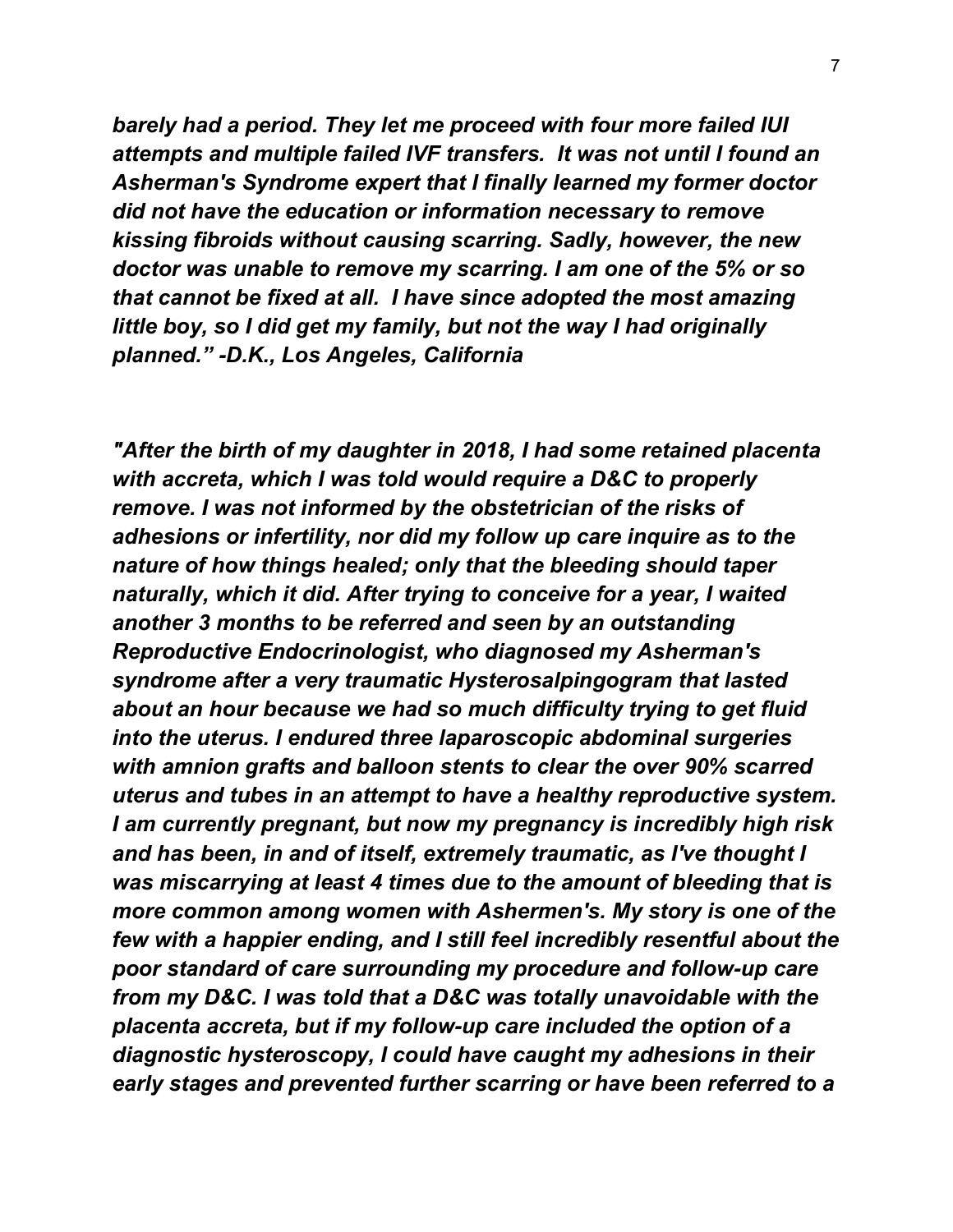Reproductive Endocrinologist sooner. I could have avoided the 2.5 years spent being depressed every month at a negative pregnancy test, enduring 5 saline intrauterine ultrasounds, a traumatic HSG, 3 major surgeries, weeks taken off of work, and a significantly higher quality of life." – J.T., Cleveland, OH

A much greater emphasis needs to be placed on how doctors can take basic steps to prevent the development of Asherman's Syndrome in the first place, and they should also be more proactive in checking for possible signs and symptoms of the disease following a miscarriage or complications after a birth.

Prevention is crucial because of the devastating impact that Asherman's Syndrome can have, even after scarring is cleared. Those who have been diagnosed and later go on to become pregnant can face increased risks for miscarriage, placenta previa, placenta accreta, vasa previa and cervical incompetence.  $[15]$ 

More attention should also be paid to secondary methods to prevent the formation of scarred tissue. While more research is needed to understand the efficacy of estrogen following a surgery, there is still some evidence<sup>[16]</sup> to suggest it could be beneficial in conjunction with other treatments such as repeat hysteroscopies and/or the application of hyaluronic acid gel. $[17]$ 

In sum, we are respectfully asking for your organization to consider the following recommendations, as part of a broader effort to re-examine and update your guidelines on treatment for women following a miscarriage or to remove retained placenta:

- Work to improve the education of residents and doctors to prevent Asherman's Syndrome
- Provide recommendations for doctors and residents to recognize signs and symptoms of Asherman's Syndrome, and help them so they can make an expedient diagnosis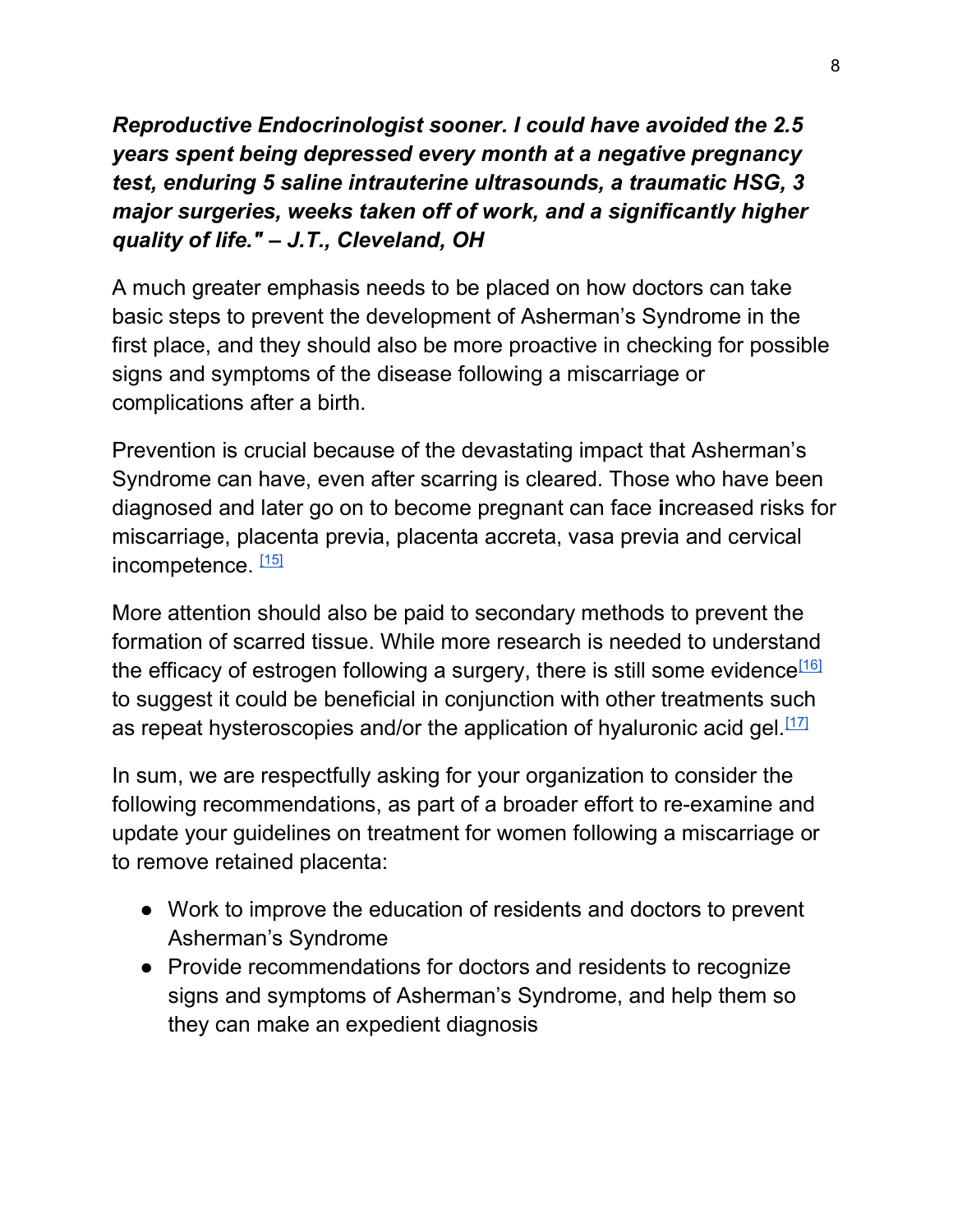- Make the ultrasound-guided D&C the standard of care, in cases where a hysteroscopic resection or miscarriage management with medication is not available or appropriate
- We also ask that you recognize that Asherman's Syndrome is not a rare condition. We acknowledge more published research on this may be required in order to change this conventional wisdom, and we urge you to help foster this research by promoting the need for more attention to be paid to the epidemiology of Asherman's Syndrome.

The heartache of suffering from a miscarriage or stillbirth is hard enough for a woman to bear on its own. But when a woman develops a potentially preventable disease like Asherman's Syndrome that hinders her from trying to conceive again after a loss, the emotional trauma becomes even more acute.

Thank you for allowing us the opportunity to express our concerns. Should you have any further questions, please contact XXXXXX

## Sincerely,

Signed by 128 women with Asherman's Syndrome from the United States, Canada, the United Kingdom and Australia

## CC Dr. Diana W. Bianchi, Director, Eunice Kennedy Shriver National Institute of Child Health and Human Development

CC Dr. Janine Austin Clayton, Director, NIH Office of Research on Women's Health

CC Dr. Jennifer Blake, CEO, Society of Obstetricians and Gynaecologists of Canada

CC Dr. Tim Draycott, Chairman of Clinical Quality at the Royal College of Obstetricians and Gynaecologists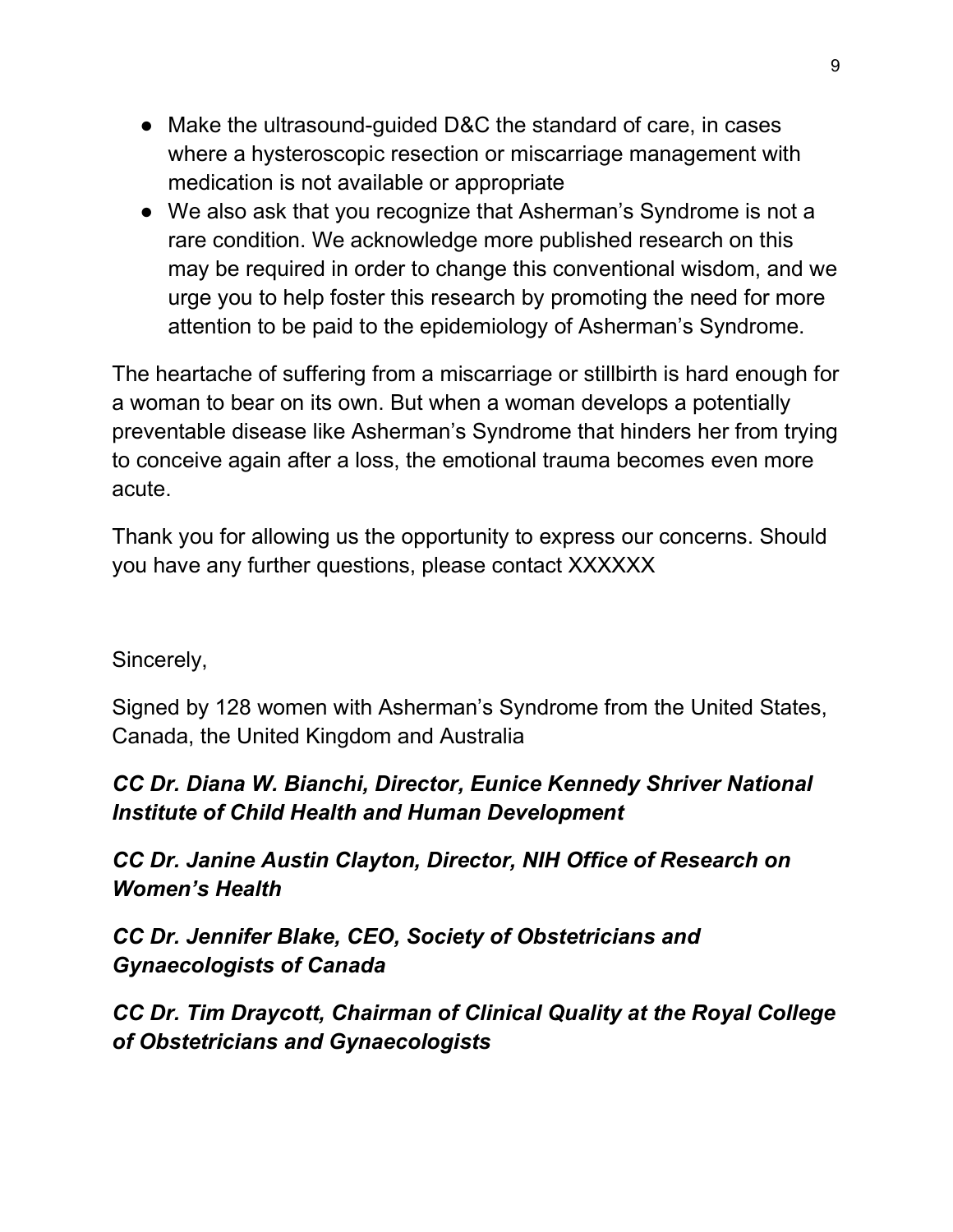## CC Dr. Vijay Roach, President, and Dr. Benjamin Bopp, President-Elect, of the Royal Australian and New Zealand College of Obstetricians and Gynaecologists

Research Citations:

[1] Long-term complications and reproductive outcome after the management of retained products of conception: a systematic review; Fertil Steril 2016 Jan;105(1):156-64.e1-2; Angelo B Hooker, Humeyra Aydin, Hans A M Brölmann, and Judith A F Huirne; https://pubmed.ncbi.nlm.nih.gov/26453977/

[2] Dilatation and curettage effect on the endometrial thickness; Iranian Red Crescent Medical Journal, 05 Apr 2013, 15(4):350-355; Davar R, Dehghani Firouzabadi R. and Kefayat Chaman Ara; https://europepmc.org/article/med/24083012

[3] Asherman syndrome: Audit of a single-operator cohort of 423 cases; ANZJOG Volume 60, Issue 4 26 May 2020 Pages 574-578; Thierry Vancaillie, Karen Chan, Jinzhu Liu, Rebecca Deans and Elizabeth Howard; https://obgyn.onlinelibrary.wiley.com/doi/full/10.1111/ajo.13182?fbclid=IwA R2WK6OetiZt7UVuIiKe8AgSBGqbuzrsqHAnA2BN6AcLErPUXtdKxOvJr98

[4] Schenker JG, Margalioth EJ. Intra-uterine adhesions: an updated appraisal. Fertility Sterility 1982; 37:593-610.

 $55\%$  Effect of myomectomy on endometrial cavity: A prospective study of 51 cases"; J Hum Reprod Sci. 2016 Apr-Jun; 9(2): 107–111; Shilpa Bhandari, Ishita Ganguly, Pallavi Agarwal, Aparna Singh, and Nitika Gupta; https://www.ncbi.nlm.nih.gov/pmc/articles/PMC4915280/

[6] Up to Date Therapy of Asherman's Syndrome and Uterine Septum; December 22, 2015.; Dr. Charles March discusses treating Asherman's Syndrome and congenital uterine anomalies using hysteroscopy. See: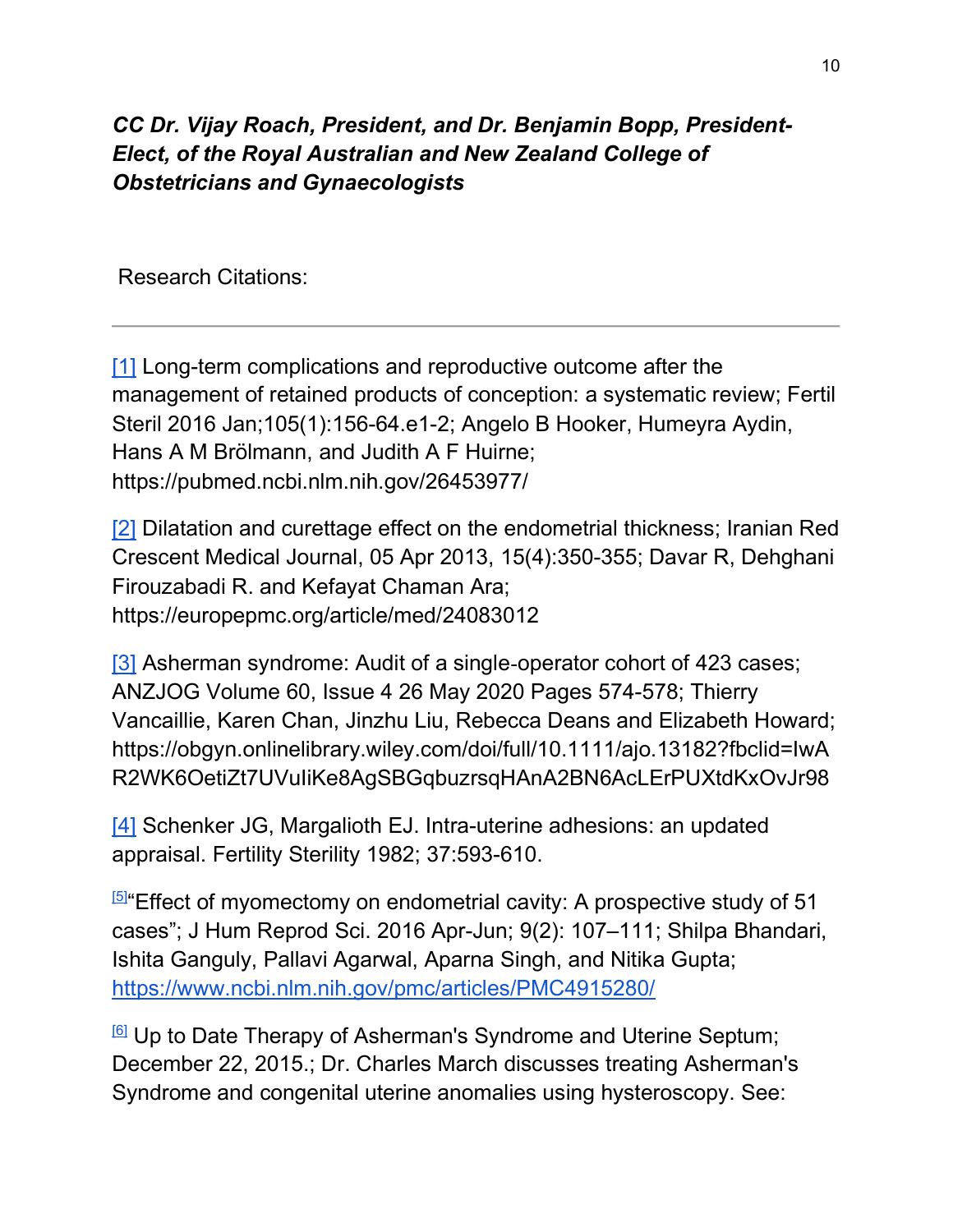https://videolibrary.globalcastmd.com/up-to-date-therapy-of-ashermanssyndromeand?fbclid=IwAR3CKM5JkTSKz\_NMkmIkChBJWexNKuUSigXYHwiR0zbb V7rmIQTQMa6Y2W0

[7]"Prevalence of Asherman's syndrome after secondary removal of placental remnants or a repeat curettage for incomplete abortion. Human Reproduction. Vol. 13. No. 12 pp. 3347-3350. 1998. Iris C.D. Westendorp; Willem M.Ankum; Ben W.J. Mol; and Jan Vonk https://core.ac.uk/download/pdf/19186458.pdf

 $181$  "The incidence of intrauterine adhesions following spontaneous abortion"; Int J Fertil. 1982;27(2):117-8. Adoni A, Palti Z, Milwidsky A, Dolberg M

 $[9]$  "What today's ob/gyn needs to know about Asherman's syndrome"; June 17, 2019; James K. Robinson III, MD, MS and Nicholas D. Hazen, MD; https://www.contemporaryobgyn.net/view/what-todays-obgyn-needs-knowabout-ashermans-syndrome

 $100$  "Systematic review and meta-analysis of intrauterine adhesions after miscarriage: prevalence, risk factors and long-term reproductive outcome." Hum Reprod Update. 2014;20(2):262; Hooker AB, Lemmers M, Thurkow AL, Heymans MW, Opmeer BC, Brölmann HA, Mol BW, Huirne JA; https://www.uptodate.com/contents/intrauterine-adhesions-clinicalmanifestation-and-diagnosis/abstract/5

 $111$  "A comparison of reproductive outcomes following hysteroscopic management versus dilatation and curettage of retained products of conception;" International Journal of Gynecology and Obstetrics; 127 (2014) 86-89; Ido Ben-Ami, Yaakov Melcer, Noam Smorgick, David Schneider, Moty Pansky, and Reuvit Halperin; http://med-fomobgyn.sites.olt.ubc.ca/files/2015/11/Ben-Ami-2014-A-comparison-ofreproductive-outcomes-following-hysteroscopy-versus-d-andc.pdf?fbclid=IwAR2WQrVL\_muV4JwKdP\_lFjowoL0Lj6ZUBRbjs9uEmUzUA fL3DkRWGhJzbvk